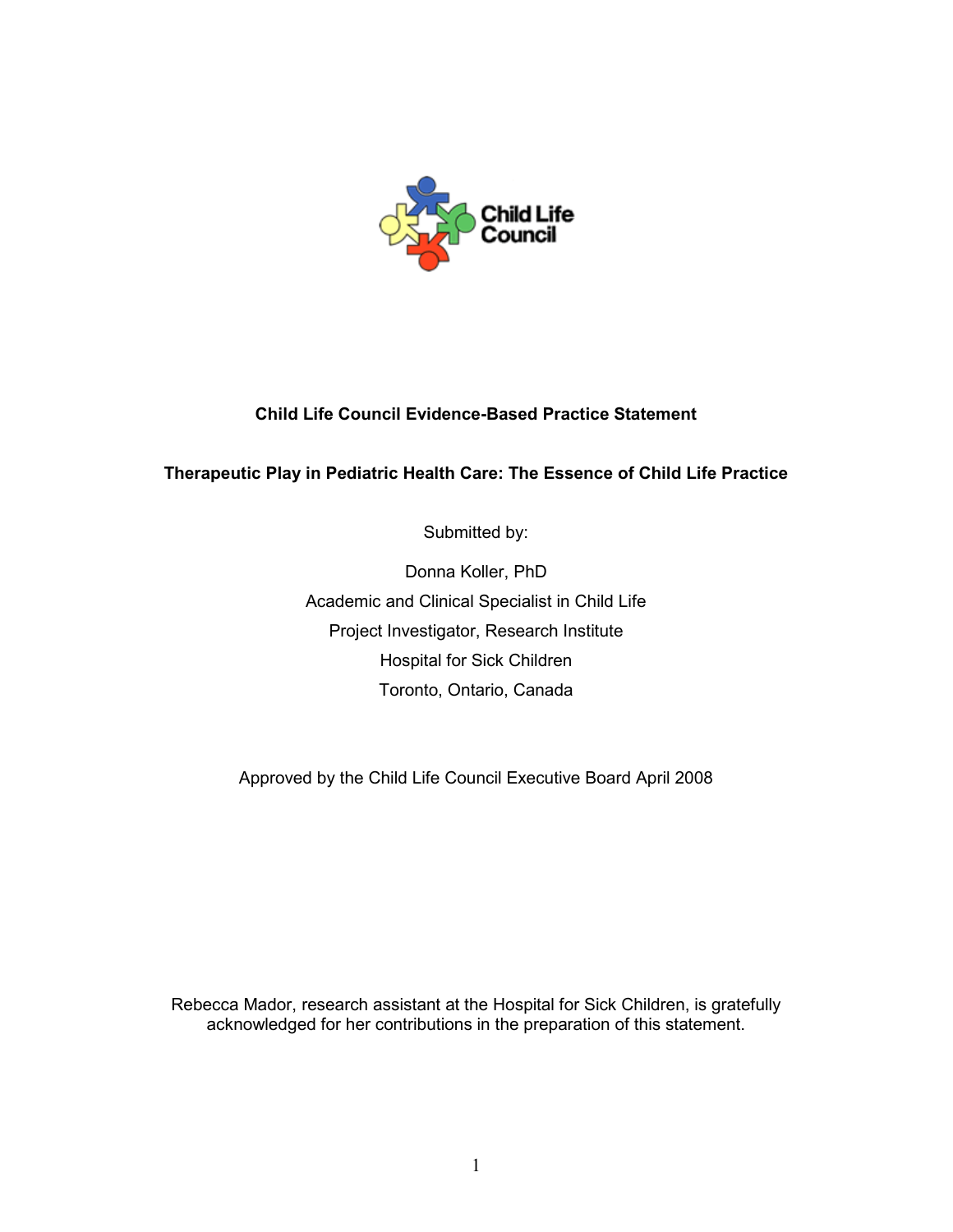# **Therapeutic Play in Pediatric Health Care: The Essence of Child Life Practice Preamble**

The purpose of this statement is to present empirical findings regarding the value of play for children in the hospital and to assert that play constitutes an integral component of evidence-based practice in child life. This statement is based on a review of the best available research from the year 1960 to December 2006. The following search engines were used: i) PsycINFO, which records literature from psychology and related disciplines such as medicine, psychiatry, nursing, sociology, and education; ii) MEDLINE, which focuses on biomedical literature; and, iii) CINAHL, the Cumulative Index to Nursing & Allied Health Literature, which covers literature relating to nursing and allied health professions. A variety of keywords and combinations such as "therapeutic play," "hospitalized children," "recreation," and "pretend play" were used to conduct the search with the assistance of a medical librarian. (See Table 1 for a complete list of keywords used).

Searches revealed 62 articles pertaining to therapeutic play in pediatric settings. After the results were sorted to exclude repeats and non-empirical based literature, 41 articles remained, of which 26 were eliminated because their topics were beyond the scope of this review (e.g. pet therapy, music therapy, and video games). The remaining 15 articles were scored by one of two independent raters. For the quantitative studies, "The Quality of Study Rating Form"<sup>1, 2</sup> was used. Articles that received a rating of at least 60 out of 100 points were selected for inclusion. Any article that scored between 55 and 65 points was re-scored by a second rater to confirm inclusion or exclusion. For the qualitative studies, the Qualitative Study Quality Form<sup>2</sup> was used.

A total of 10 studies (nine quantitative and one qualitative) is included in this statement. Children involved in these studies ranged from 3 to 12 years of age and were hospitalized for a variety of reasons, including dental surgery, cardiac catheterization and tonsillectomies. Eight quantitative studies $3-10$  used a randomized experimental design to examine the effects of therapeutic play, while one<sup>11</sup> provided a descriptive content analysis of interviews involving play. The single qualitative study examined the process of play when children engaged in expressive arts<sup>12</sup> (see Table 2 for a list of studies included in this review).

Since evidence-based practice represents an integration of both clinical experience<sup>2</sup> and the best available research<sup>13</sup>, this statement was also reviewed by Certified Child Life Specialists across North America in order to ensure clinical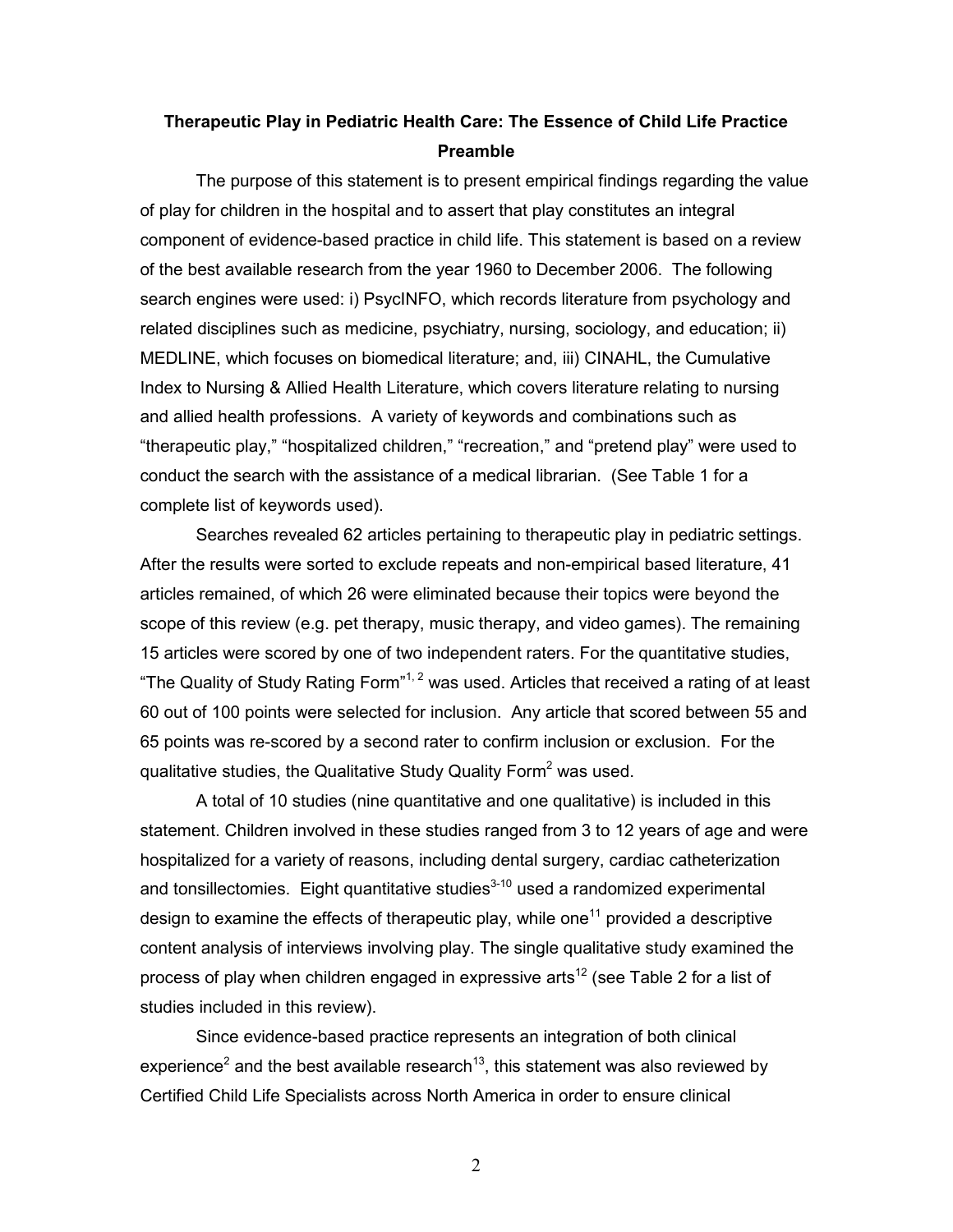applicability. In addition, evidence-based practice acknowledges patient preferences and needs when determining the most appropriate clinical applications for a child and family.

#### **The Value of Play**

Children from all cultures play. Even in cultures where young children are expected to assume adult work responsibilities, anthropologists cite examples of how children manage to integrate play into their daily tasks<sup>14</sup>. This suggests that play is not only universal but essential to human development. Indeed, research has repeatedly shown that the benefits associated with play are profound and wide-ranging. Following a meta-analysis of 800 studies, Fisher concluded there was cogent evidence for the positive impact of play on children's developmental outcomes<sup>15</sup>. Play was found to *significantly promote cognitive and social aspects of development and these effects were magnified when adults participated in play with children.* Accordingly, childhood play is understood to be critical to children's development for multiple reasons, including the opportunity to communicate feelings, misunderstandings and concerns in their own language using both verbal and behavioral expression<sup>9</sup>. Since play teaches children how to handle the world and the social roles in it, play is the predominant context in which children interface with their environment.

#### **What is Therapeutic Play?**

Play can be broadly defined as any activity in which children spontaneously engage and find pleasurable<sup>16</sup>. For children in the hospital, specific forms of play can provide an effective venue for personal development and increased well-being. In particular, *therapeutic play* refers to specialized activities that are *developmentally supportive* and facilitate the emotional well-being of a pediatric patient.

The discourse on play acknowledges important distinctions between *therapeutic play* and *play therapy*. Although these terms are often used interchangeably, the focus of therapeutic play is on the promotion of continuing *'normal development'* while enabling children to respond more effectively to difficult situations such as medical experiences<sup>17</sup>. In contrast, *play therapy* addresses basic and persistent psychological issues associated with how a child may interact with his or her world. Therefore, *therapeutic play,* in a less structured way, focuses on the process of play as a mechanism for mastering developmental milestones and critical events such as hospitalization.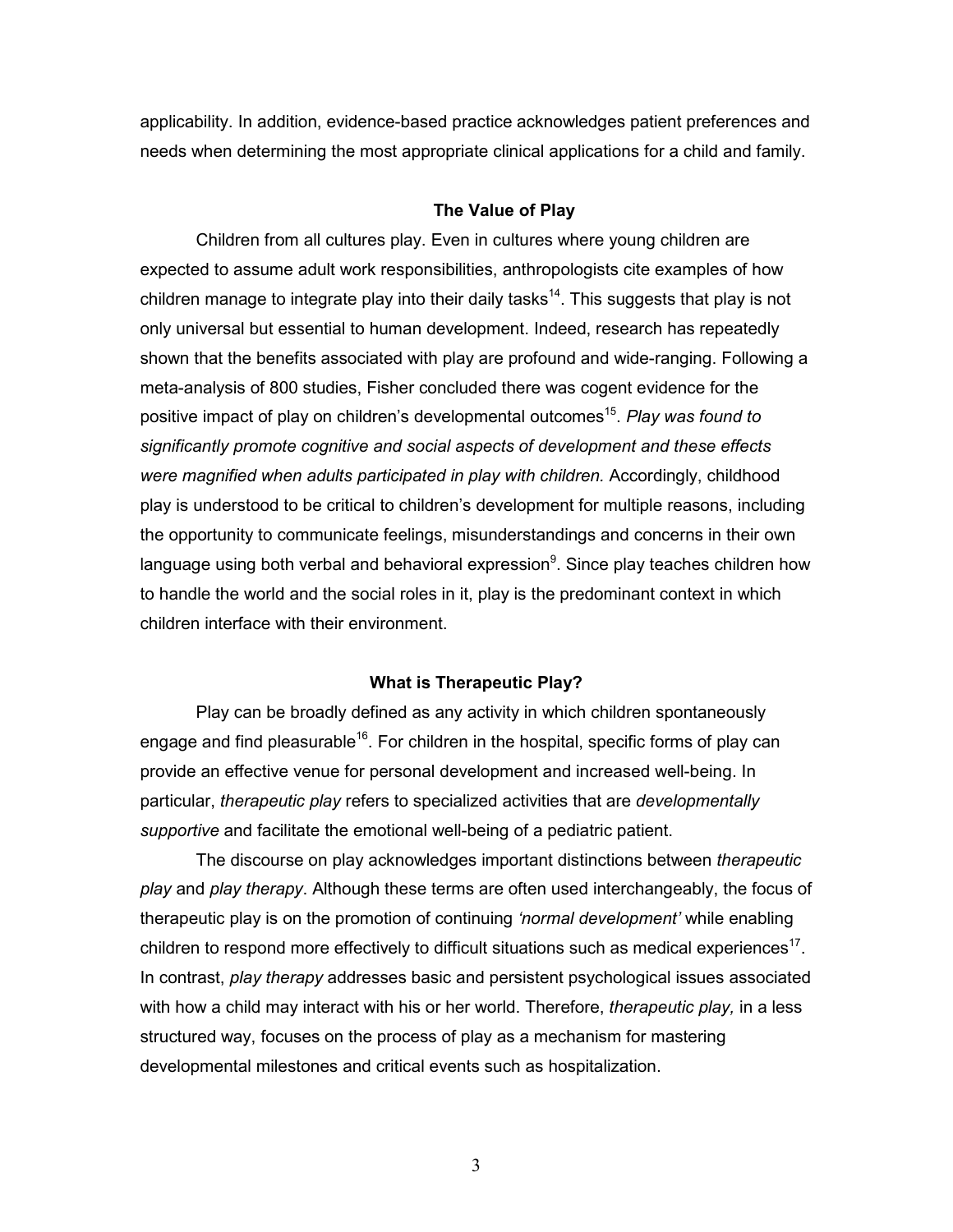Since therapeutic play comprises activities that are dependent on the developmental needs of the child as well as the environment, it can take many forms<sup>9</sup>. For example, therapeutic play can be delivered through interactive puppet shows<sup>10</sup>, creative or expressive arts<sup>12</sup>, puppet and doll play<sup>7</sup>, and other medically oriented play<sup>3-6, 8,</sup>  $9,11$ . It can be directive or non-directive in approach and may include re-enactments of medical situations to facilitate children's adaptation to hospitalization $3, 4, 16, 17$ .

Regardless of the form that therapeutic play takes, the child life specialist (CLS) ensures that the play is developmentally appropriate while using language that is understandable to the child<sup>4, 5, 7</sup>. During therapeutic play children are encouraged to ask questions to clarify misconceptions and express feelings related to their fears and concerns<sup>3-9</sup>. In this way, therapeutic play acts as a vehicle for eliciting information from children while also sharing information about what to expect from medical procedures and what sensations may be experienced<sup>4</sup>.

Therapeutic play typically consists of at least one of the following types of activities: 1) the encouragement of emotional expression (e.g. re-enactment of experiences through doll play), 2) instructional play to educate children about medical experiences, and 3) physiologically enhancing play (e.g. blowing bubbles to improve breathing)<sup>16</sup>. The studies reviewed here predominantly address medically oriented play, including emotional expression and instructional play forms.

### **Research Espousing the Benefits of Therapeutic Play**

#### *Psychological and Behavioral Outcomes*

Several studies have shown that therapeutic play is effective in decreasing anxiety and fears for children from the time of admission to immediately after surgery and to the time of discharge<sup>4, 5, 8-10</sup>. In one qualitative study, Wikstrom investigated how children in the hospital experienced expressive arts through the use of clay, paint and textile. The primary finding from this study was that the children spontaneously described themselves through their art by expressing emotions such as fear and powerlessness<sup>12</sup>. Thus, a defining feature of therapeutic play is its ability to elicit emotional expression leading to greater psychological well-being for a child in the hospital<sup>4, 5</sup>. Accordingly, in studies where children were offered therapeutic play, they exhibited greater cooperation during stressful procedures<sup>4, 5</sup> and were more willing to return to the hospital for further treatment<sup>7</sup>.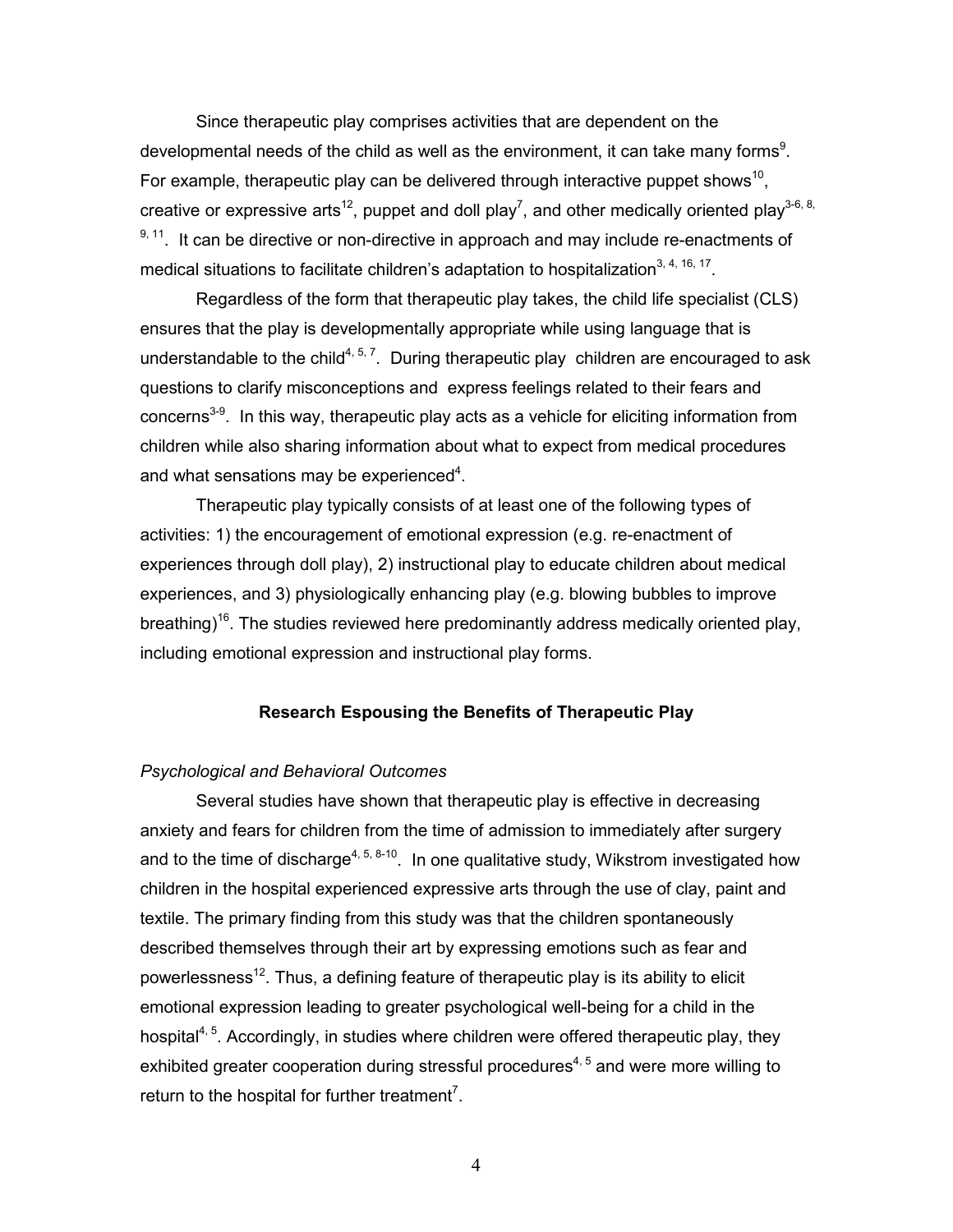In one study, Schwartz, Albino and Tedesco found that medically related therapeutic play was more effective than medically unrelated therapeutic play<sup>4</sup>. The authors examined the effects of preoperative preparation on stress reduction in 45 children aged 3 and 4 years. The children were randomly assigned into one of three groups: a control group, a medically unrelated play therapy group, and a medically related play therapy group. The medically related play included providing information to the child and parent and a role play that resembled actual medical procedures with hospital toys. Results from the study concluded that children in this group were more cooperative and less upset than children in the other two groups, which suggests that medically related play can be more effective in alleviating stress than unrelated play.

Studies have shown that therapeutic play produces benefits not evidenced with alternative types of play or methods of preparation. Rae and colleagues compared the effects of play on the psychosocial adjustment of 46 children, aged 5 to 10 years, who were hospitalized for an acute illness. They randomly assigned the children to one of four groups: therapeutic play, diversionary play, verbal support, and no treatment. The therapeutic play consisted of playing with medical and non-medical materials as well as puppets, dolls and toy animals. During this non-directive play, the facilitator encouraged re-enactments of experiences while allowing the child to reflect and interpret feelings. Results showed that children who engaged in therapeutic, non-directive play showed a significant reduction in self-reported hospital fears in comparison with children from other groups $^8$ .

Only one study did not show a statistically significant decrease in anxiety for children following therapeutic play. Fosson, Martin and Haley<sup>6</sup> investigated the effectiveness of guided medical play in reducing anxiety in latency-age children. Fifty children, aged 5 to 9 years, were randomly assigned to either the control group, where the child watched TV with a recreational therapist for 20 minutes, or the experimental group, where a recreational therapist facilitated medically-oriented play with the child. This study found that although the mean levels of anxiety of children in the experimental group decreased more than children in the control group, the difference was not sufficient to reach statistical significance. In order to explain these findings, the authors noted that the intervention consisted of only one 30-minute play session and the control group had access to other forms of play during hospitalization.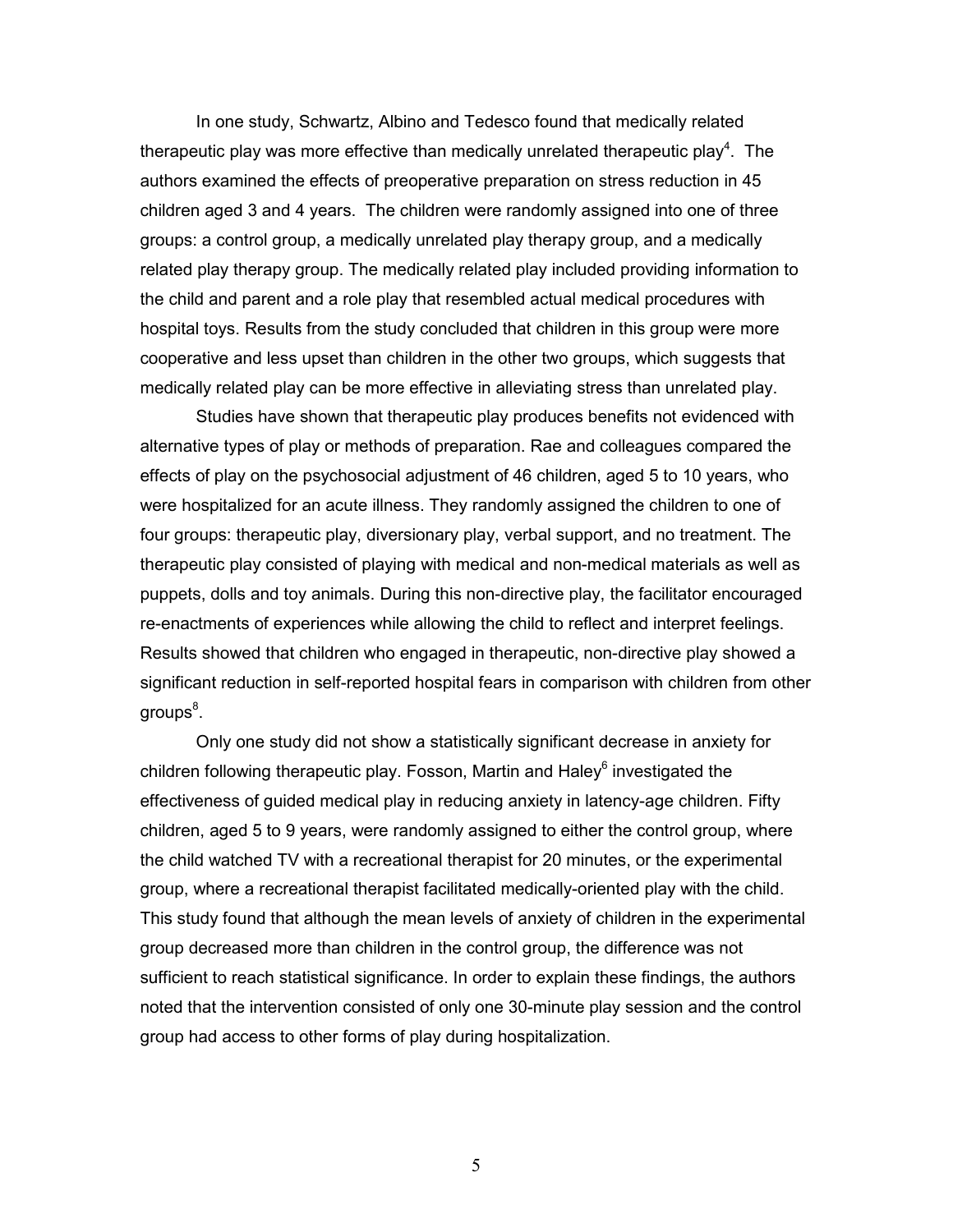#### *Physiological Outcomes*

In addition to relieving psychological stress, therapeutic play is also effective in reducing apprehensive physiological responses, such as palm sweating, excessive body movement, escalating pulse rate and high blood pressure<sup>5</sup>. In two studies, children who were provided opportunities for therapeutic play showed less physiological distress, as indicated by lower blood pressure and pulse rate and shorter time between surgery and first voiding<sup>3</sup>. They also exhibited less palm sweating than children who did not have opportunities for therapeutic play<sup>10</sup>.

### **Gaps in Current Literature**

Although there is considerable literature concerning play in hospitals, much of this material is anecdotal and non-empirical. From an evidence-based practice perspective, this is problematic. For instance, little is known about the process and development of therapeutic play. How does play evolve over the course of a child's hospitalization, and should more complex forms of play (i.e. medically related) be offered only after a trusting relationship has been established with the child? Also, to what extent does therapeutic play rely on non-directive approaches? In terms of timing the introduction of therapeutic play, Young and Fu found that regardless of whether needle play took place before or after the blood test, children who received therapeutic play showed significantly lower pulse rate five minutes after the blood test when compared to those who did not<sup>3</sup>. Although the timing of medical play did not alter its effectiveness in reducing pulse rate, additional studies should be conducted in order to verify these findings across different forms of therapeutic play.

The majority of research in this area addresses the use of medically related play, while areas such as creative arts, body image activities and tension-release forms of play are understudied. Not only is the comparison of various forms of therapeutic play lacking, but also the suitability of specific types of play for particular age groups, gender types, or anxiety levels. As well, it is unclear whether group or individual therapeutic play is generally more effective for children in hospital.

Perhaps most importantly, there is a limited understanding of how children perceive therapeutic play through *their own descriptions and experiences*. The paucity of research **with children** (participatory) rather than **on children** (non-participatory) is recognized as problematic by those working in the field  $18-21$ . Inherent complexities also are associated with how play is studied and evaluated. For instance, the way in which a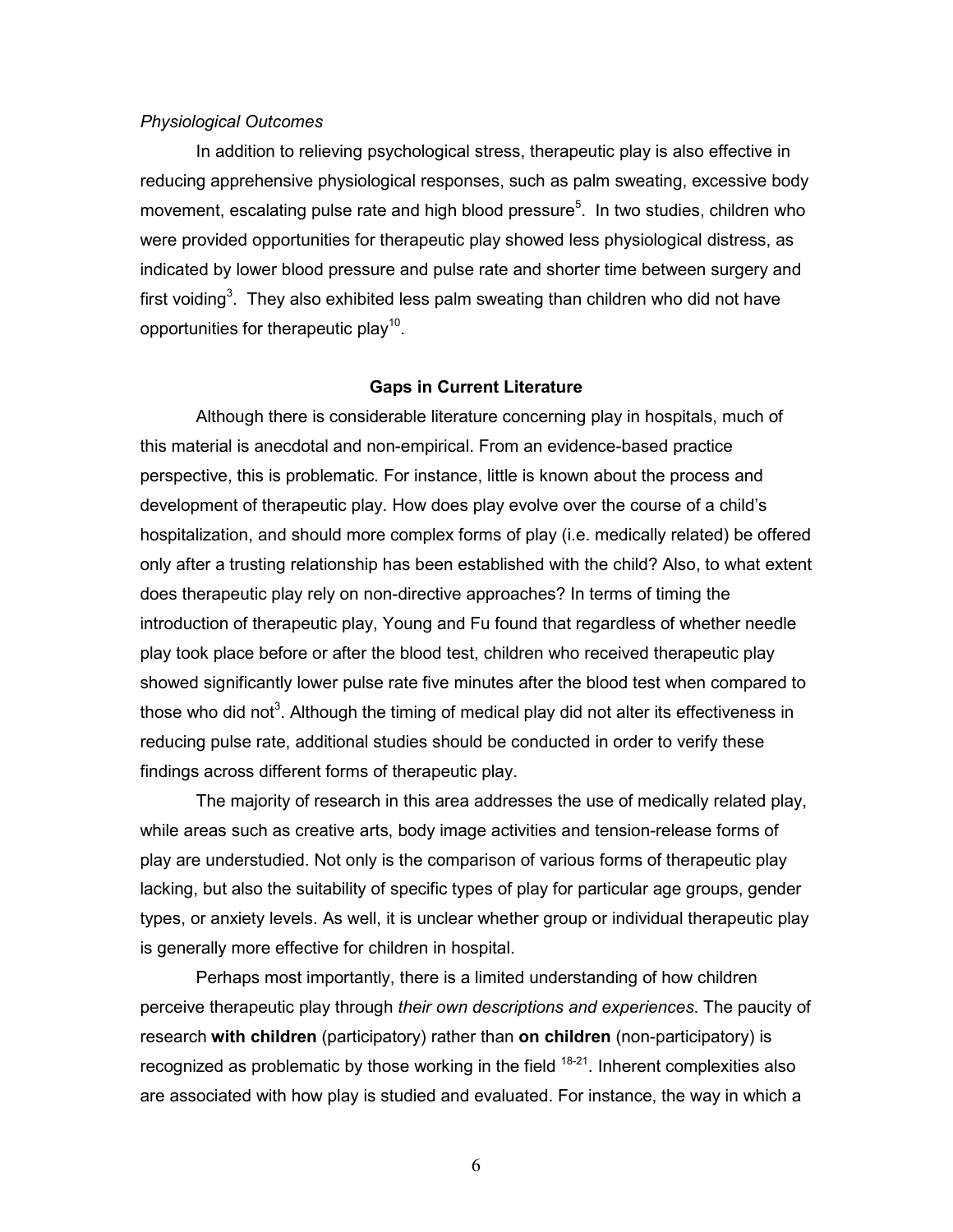child life specialist facilitates play can determine the degree of therapeutic value and the establishment of trust with the child. Qualitative studies which are more suitable for exploring health care issues with children should address the following questions: how do children experience therapeutic play with their CLS and what types of activities are most meaningful to them?

#### **Summary**

A central goal in pediatric health care is to facilitate the emotional and physical well-being of children in the hospital<sup>16</sup>. Research provides evidence for the effectiveness of therapeutic play in reducing psychological and physiological stress for children facing medical challenges. Therapeutic play offers long-term benefits by fostering more positive behavioral responses to future medical experiences. Since childhood play transcends cultural barriers, play opportunities should be provided for children of all ages and backgrounds.

Despite a large amount of literature purporting the value of play, research gaps exist regarding the evaluation of therapeutic play in health care settings. Future research must address the play preferences and perspectives of children if evidence-based practice is to reflect the needs of pediatric patients. Since therapeutic play embodies the essence of the child life profession, it should remain the focus of ongoing critical analysis and empirical investigation.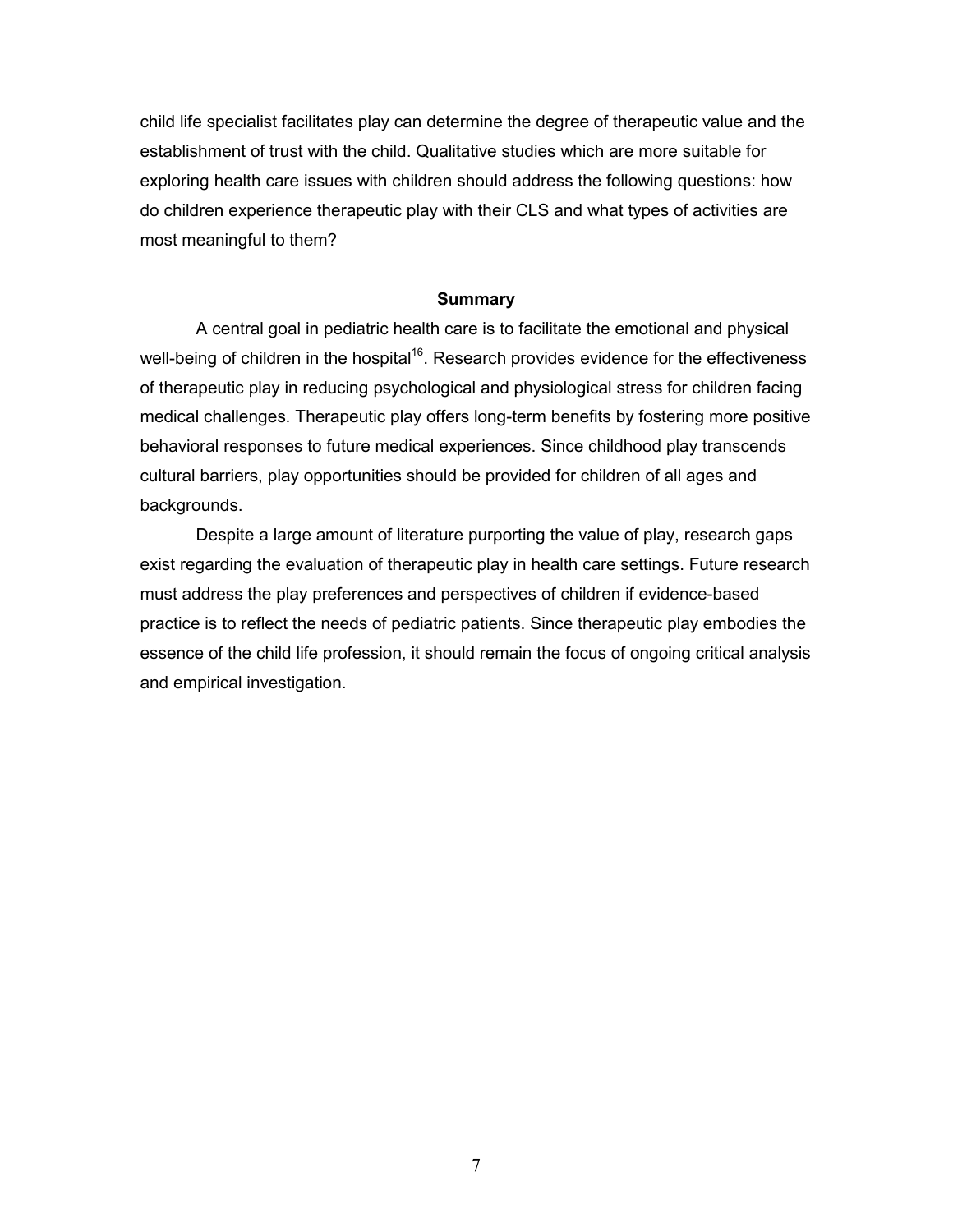### **References**

- **1.** Gibbs LE. Quality of Study Rating Form: An Instrument for Synthesizing Evaluation Studies. *Journal of Social Work Education.* 1989;25(1):67.
- **2.** Gibbs L. *Evidence-based practice for the helping professions: A practical guide with integrated media*. Pacific Grove, CA: Brooks/ Cole an Imprint of Wadsworth Publishers; 2003.
- **3.** Young MR, Fu VR. Influence of play and temperament on the young child's response to pain. *Children's Health Care.* 1988;16(3):209-215.
- **4.** Schwartz BH, Albino JE, Tedesco LA. Effects of psychological preparation on children hospitalized for dental operations. *Journal of Pediatrics.*  1983;102(4):634-638.
- **5.** Zahr LK. Therapeutic play for hospitalized preschoolers in Lebanon. *Pediatric Nursing.* 1998;23(5):449-454.
- **6.** Fosson A, Martin J, Haley J. Anxiety among hospitalized latency-age children. *Developmental and Behavioral Pediatrics.* 1990;11(6):324-327.
- **7.** Cassell S. Effect of brief puppet therapy upon the emotional responses of children undergoing cardiac catheterization. *Journal of Consulting Psychology.*  1965;29(1):1-8.
- **8.** Rae WA, Worchel FF, Upchurch J, Sanner JH, Daniel CA. The psychosocial impact of play on hospitalized children. *Journal of Pediatric Psychology.*  1989;14(4):617-627.
- **9.** Clatworthy S. Therapeutic play: Effects on hospitalized children. *Journal of Association for Care of Children's Health.* 1981;9(4):108-113.
- **10.** Johnson PA, Stockdale DF. Effects of puppet therapy on palmar sweating on hospitalized children. *The Johns Hopkins Medical Journal.* 1975;137:1-5.
- **11.** Ellerton M-L, Caty S, Ritchie JA. Helping young children master intrusive procedures through play. *Children's Health Care.* 1985;13(4):167-173.
- **12.** Wikstrom B-M. Communicating via expressive arts: The natural medium of selfexpression for hospitalized children. *Pediatric Nursing.* 2005;31(6):480-485.
- **13.** Institute of Medicine. *Crossing the quality chasm: A new health system for the 21st century*. Washington: DC: National Academy Press; 2001.
- **14.** Schwartzman HB. *Transformations : the anthropology of children's play*. New York: Plenum Press; 1978.
- **15.** Fisher EP. The Impact of Play on Development: A Meta-Analysis. *Play & Culture.*  May 1992;5(2):159-181.
- **16.** Vessey JA, Mahon MM. Therapeutic play and the hospitalized child. *Journal of Pediatric Nursing.* 1990;5(5):328-331.
- **17.** Oremland EK, Oremland, J.D. Protecting the emotional development of the ill child. The essence of the child life profession. Madison, CT, Psychosocial Press; 2000.
- **18.** Alderson P. *Children's consent to surgery*. Buckingham [England]: Open University Press; 1993.
- **19.** Darbyshire P. Guest editorial: From research on children to research with children. *Neonatal, Paediatric and Child Health Nursing.* 2000;3(1):2-3.
- **20.** Eiser C. *Chronic childhood disease: An introduction to psychological theory and research*. New York, NY, US: Cambridge University Press; 1990.
- **21.** Morrow V, Richards M. The Ethics of Social Research with Children: An Overview. *Children & Society.* 6 1996;10(2):90-105.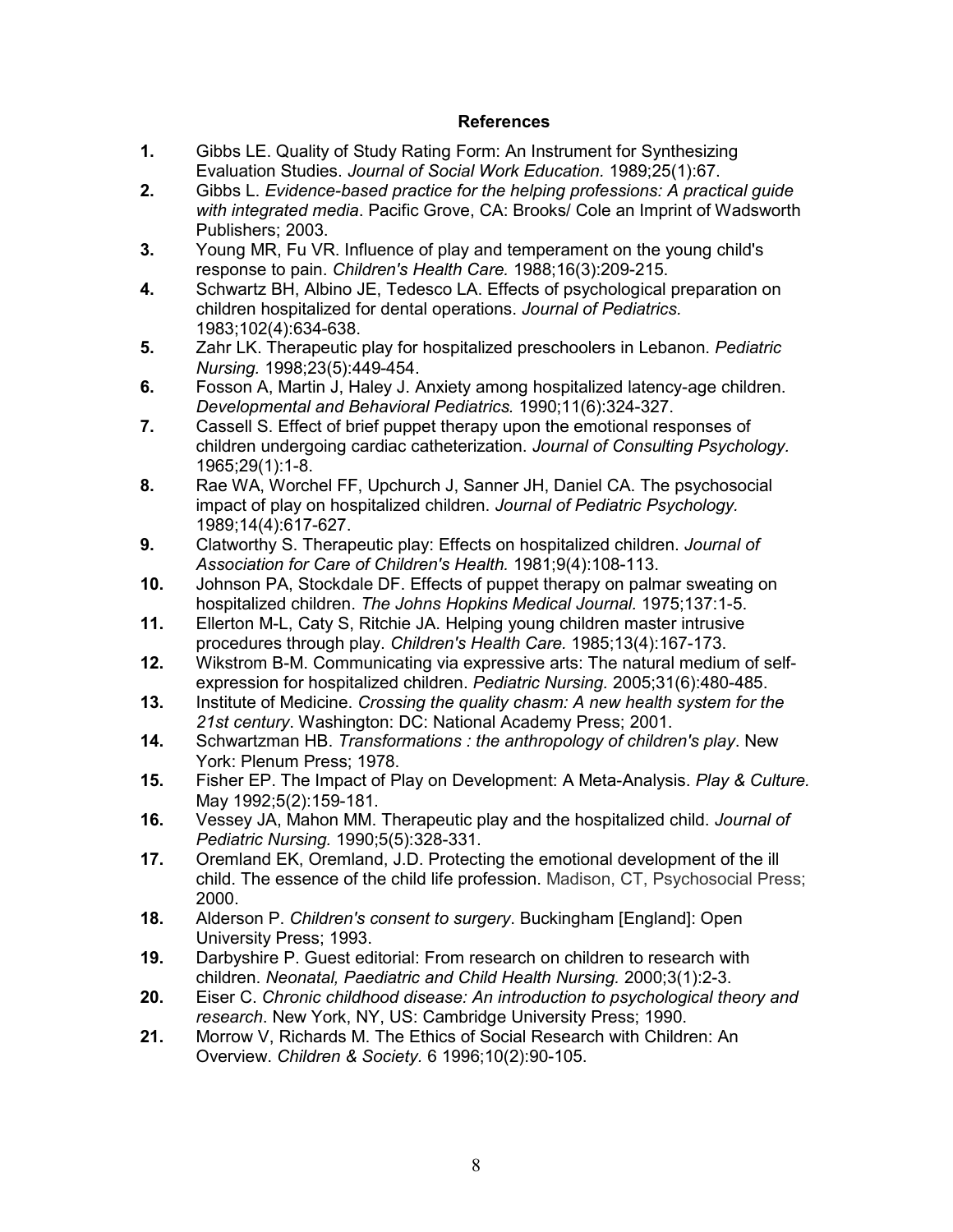# **Appendix**

## **Table 1. List of keywords used to conduct literature search**

# **PsycINFO**

| Category                 | <b>Search Words</b>                                                                                                                                                                               |  |
|--------------------------|---------------------------------------------------------------------------------------------------------------------------------------------------------------------------------------------------|--|
| Therapeutic<br>play      | Play therapy, childhood play behavior, games, recreation, toys,<br>pretend play, anatomically detailed dolls, childhood play development,<br>children's recreation games, doll play, role playing |  |
| Hospitalized<br>Children | Hospitalized patients (limit to childhood and adolescence)                                                                                                                                        |  |

## **MEDLINE**

| Category     | <b>Search Words</b>                                                    |  |
|--------------|------------------------------------------------------------------------|--|
| Therapeutic  | Art therapy, dance therapy, music therapy, play therapy, role playing, |  |
| play         | play and playthings, illustrated books, recreation, anatomic models    |  |
| Hospitalized | Inpatient (limited to all child), hospitalized child, hospitalized     |  |
| Children     | adolescent                                                             |  |

## **CINAHL**

| Category                 | <b>Search Words</b>                                                                                                                                         |  |
|--------------------------|-------------------------------------------------------------------------------------------------------------------------------------------------------------|--|
| Therapeutic<br>play      | Art therapy, dance therapy, music therapy, pet therapy, play therapy,<br>play and playthings, games, anatomic models, recreational therapy,<br>role playing |  |
| Hospitalized<br>Children | Hospitalized infant, hospitalized children, hospitalized adolescent,<br>inpatients (limit age from 0 to 18)                                                 |  |